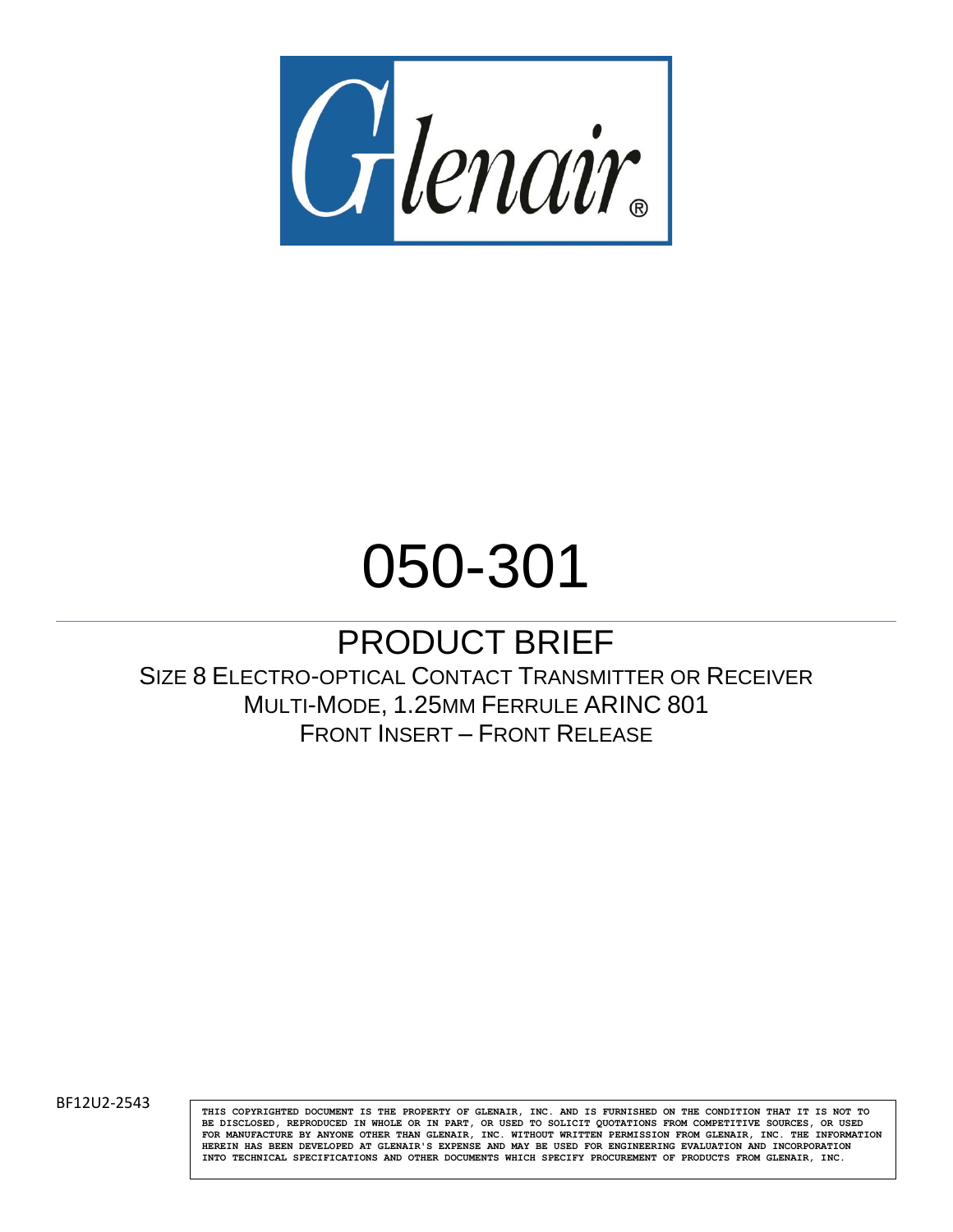**050-301 PRODUCT BRIEF SIZE 8 ELECTRO-OPTICAL CONTACT TRANSMITTER OR RECEIVER, MULTI-MODE, 1.25MM FERRULE, ARINC 801 FRONT INSERT – FRONT RELEASE** 



### *Size 8 Cavity Opto-Electronic Contacts, 100Mbps to 5Gbps, MMF, 3.3V*



Size 8 Cavity Opto-electronic contacts transmit and receive differential CML electrical signals over Multimode fiber optic cable. Transmitters consist of a laser driver with a temperature compensation circuit to maintain optical power over the entire operating temperature range, and an 850nm VCSEL laser. Receivers consist of an 850nm PIN Photo Detector, a Transimpedance Amplifier with automatic gain control circuit, and a Limiting Amplifier. Differential output data signals are CML compatible. The transmitter has a Tx Disable pin to turn off transmitter output and a Tx Fault pin to signal a fault condition. Receiver includes a CMOS compatible Loss of Signal Indicator to prevent invalid data.

### **U.S. Patent# US9297972, US9946041**

### **KEY FEATURES/BENEFITS**

- Front-release, front-insert, front-removable Size #8 OE converter designed for ARINC 600
- **EXECUTE:** ARINC 664, 801, 803, 804, and 818 Standard **Compliant**
- Data rates from 100Mbps to 5.00Gbps
- Supports Fast and Gigabit Ethernet, AFDX, 1x/2x Fibre Channel, DVI, DHMI, SFPDP, Serial Rapid I/O (sRIO)
- 100 ohms differential CML inputs with Tx Fault and Tx Disable
- Link distances up to 550 meters with multimode 50/125µm or 62.5/125 µm fiber
- Single 3.3V power supply
- ARINC 801 1.25mm ceramic fiber ferrule
- Solutions available in 38999 style connectors
- -40°C to +85°C Operating Case Temperature
- Evaluation fixtures available

### **APPLICATIONS**

Harsh Environment such as: Airborne, Tactical, Railway, Industrial, Oil and Gas and Shipboard applications



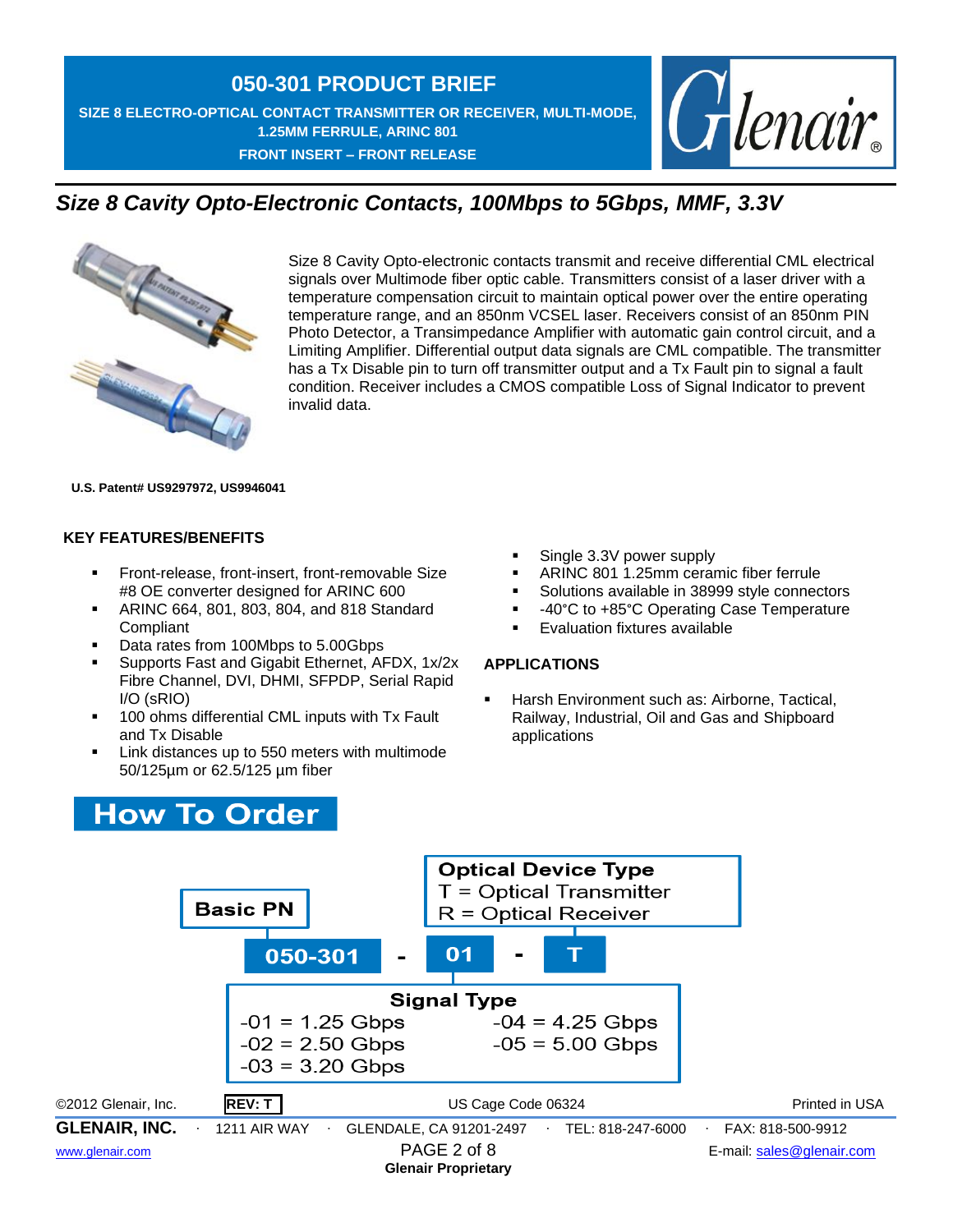**SIZE 8 ELECTRO-OPTICAL CONTACT TRANSMITTER OR RECEIVER, MULTI-MODE, 1.25MM FERRULE, ARINC 801**

**FRONT INSERT – FRONT RELEASE** 



### *Ratings and Specifications*

### **TABLE 2 ABSOLUTE MAXIMUM RATINGS**

| Parameter           | <b>Symbol</b>   | Min    | Typ | Max    | <b>Units</b> | <b>Notes</b> |
|---------------------|-----------------|--------|-----|--------|--------------|--------------|
| Storage Temperature | . S             | $-55$  |     | $+100$ | $\sim$<br>◡  |              |
| Supply Voltage      | v <sub>сс</sub> | $-0.4$ |     | 3.8    |              |              |

### **TABLE 3 OPERATING CONDITIONS**

| Parameter                      | <b>Symbol</b>       | Min   | Typ | Max   | Units | <b>Notes</b>              |
|--------------------------------|---------------------|-------|-----|-------|-------|---------------------------|
| Operating Temperature, Case    | l on                | $-40$ |     | $+85$ | °C    |                           |
| Supply Voltage                 | $V_{\rm cc}$        | 3.135 | 3.3 | 3.465 |       |                           |
| <b>Supply Current</b>          | lcc                 |       |     | 100   | mA    | Typical $@ + 85^{\circ}C$ |
| Power Supply Noise (Peak-Peak) | $V_{\rm CC}$ ripple |       |     | 150   | mV    |                           |

### **TABLE 4 ELECTRO-OPTICAL CHARACTERISTICS – TRANSMITTER**

| <b>Parameter</b>                         | Symbol                 | Min    | Typ | Max    | <b>Units</b> | <b>Notes</b>                                         |
|------------------------------------------|------------------------|--------|-----|--------|--------------|------------------------------------------------------|
| <b>Optical Output Power</b>              | $P_{OUT}$              | $-6.5$ |     | $-1.5$ | dBm          | 850nm VCSEL,                                         |
| <b>Extinction Ratio</b>                  | Er                     | 6      | 10  |        | dB           | $1.25$ Gbps $-2.5$ Gbps                              |
| <b>Extinction Ratio</b>                  | Er                     | 4.5    | 8   |        | dB           | $3.2$ Gbps $-5$ Gbps                                 |
| Optical Wavelength                       | $\Lambda_{\text{OUT}}$ | 830    | 850 | 860    | nm           |                                                      |
| Spectral Width, rms                      | Δλ                     |        |     | 0.85   | nm           |                                                      |
| <b>Total Jitter</b>                      | $TJ_{p-p}$             |        |     | 60     | ps           |                                                      |
| Transmitter Differential Input Impedance | Zin                    |        | 100 |        | Ohms         | Requires external AC coupling on<br>customer's board |
| Differential Input Voltage               | Vin d                  | 250    |     | 2200   | $mV_{p-p}$   | CML, 100 ohm                                         |

### **TABLE 5 ELECTRO-OPTICAL CHARACTERISTICS - RECEIVER**

| <b>Parameter</b>                                                     | Symbol             | Min | Typ | Max   | <b>Units</b>    | <b>Notes</b>                                         |
|----------------------------------------------------------------------|--------------------|-----|-----|-------|-----------------|------------------------------------------------------|
| Sensitivity, BER 10 <sup>-12</sup> , PRBS 2 <sup>7</sup> -1, Er 9 dB | $P_{IN}$           |     |     | $-17$ | dBm             | PIN PD @ .125 Gbps                                   |
| Sensitivity, BER 10 <sup>-12</sup> , PRBS 2 <sup>7</sup> -1, Er 9 dB | $P_{IN}$           |     |     | $-17$ | dB <sub>m</sub> | PIN PD @ 1.25 Gbps                                   |
| Sensitivity, BER 10 <sup>-12</sup> , PRBS 2 <sup>7</sup> -1, Er 9 dB | $P_{IN}$           |     |     | $-15$ | dBm             | PIN PD @ 2.50 Gbps                                   |
| Sensitivity, BER 10-12, PRBS 27-1, Er 9 dB                           | $P_{IN}$           |     |     | $-15$ | dBm             | PIN PD @ 3.20 Gbps                                   |
| Sensitivity, BER 10-12, PRBS 27-1, Er 9 dB                           | $P_{IN}$           |     |     | $-14$ | dBm             | PIN PD @ 4.25 Gbps, 5.00 Gbps                        |
| Overload, BER 10-12, PRBS 27-1                                       | $P_{IN}$           |     |     | 0     | dBm             |                                                      |
| Optical Wavelength                                                   | $\Lambda_{\rm IN}$ | 830 |     | 860   | nm              |                                                      |
| Receiver Differential Output Impedance                               | Zout               |     | 100 |       | Ohms            | Requires external AC coupling on<br>customer's board |
| Differential Output Voltage Swing                                    | Vout d             | 600 |     | 1200  | $mV_{p-p}$      | CML, 100 ohm                                         |
| <b>LOS Assert Level</b>                                              | <b>LOS</b>         |     |     | $-20$ | dBm             | @1.25 Gbps                                           |
| <b>LOS Hysteresis</b>                                                | $LOS_{HYS}$        | 1.5 | 2.3 |       | dB              | @1.25 Gbps                                           |

©2012 Glenair, Inc. **REV: T** US Cage Code 06324 Printed in USA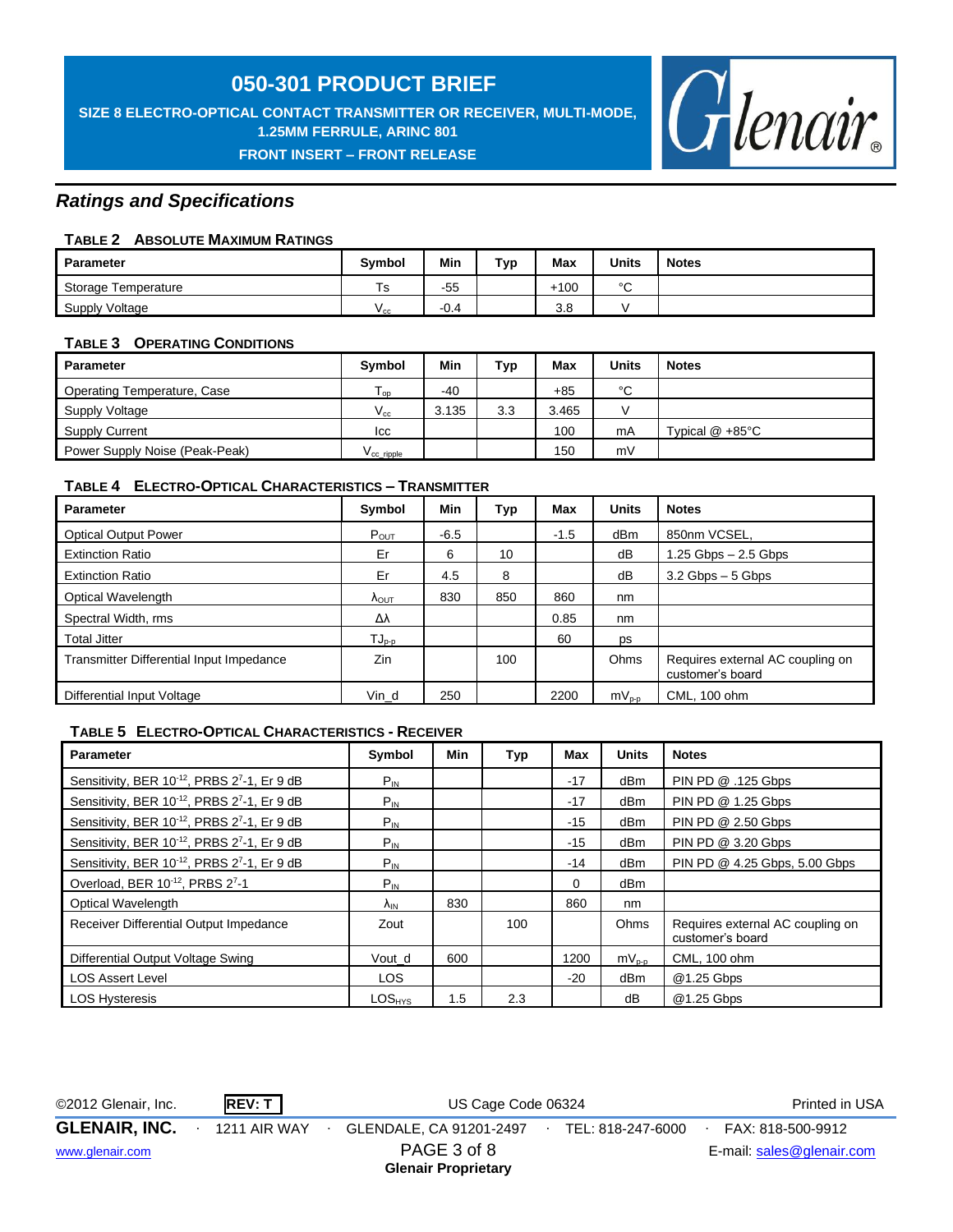**SIZE 8 ELECTRO-OPTICAL CONTACT TRANSMITTER OR RECEIVER, MULTI-MODE, 1.25MM FERRULE, ARINC 801 FRONT INSERT – FRONT RELEASE** 



### *Ratings and Specifications (continued)*

### **TABLE 6 COMPLIANCE SPECIFICATIONS**

| <b>CHARACTERISTIC</b> | <b>Standard</b>  | <b>Condition</b>      | <b>Notes</b> |  |  |  |
|-----------------------|------------------|-----------------------|--------------|--|--|--|
| <b>ESD</b>            | MIL-STD-883      |                       | 1000V HBM    |  |  |  |
| Eve Safety            | CDRH and IEC-825 | Class 1 Laser Product |              |  |  |  |

| ©2012 Glenair, Inc.  | REV: T       | US Cage Code 06324                        | Printed in USA    |                           |
|----------------------|--------------|-------------------------------------------|-------------------|---------------------------|
| <b>GLENAIR, INC.</b> | 1211 AIR WAY | GLENDALE, CA 91201-2497                   | TEL: 818-247-6000 | FAX: 818-500-9912         |
| www.glenair.com      |              | PAGE 4 of 8<br><b>Glenair Proprietary</b> |                   | E-mail: sales@glenair.com |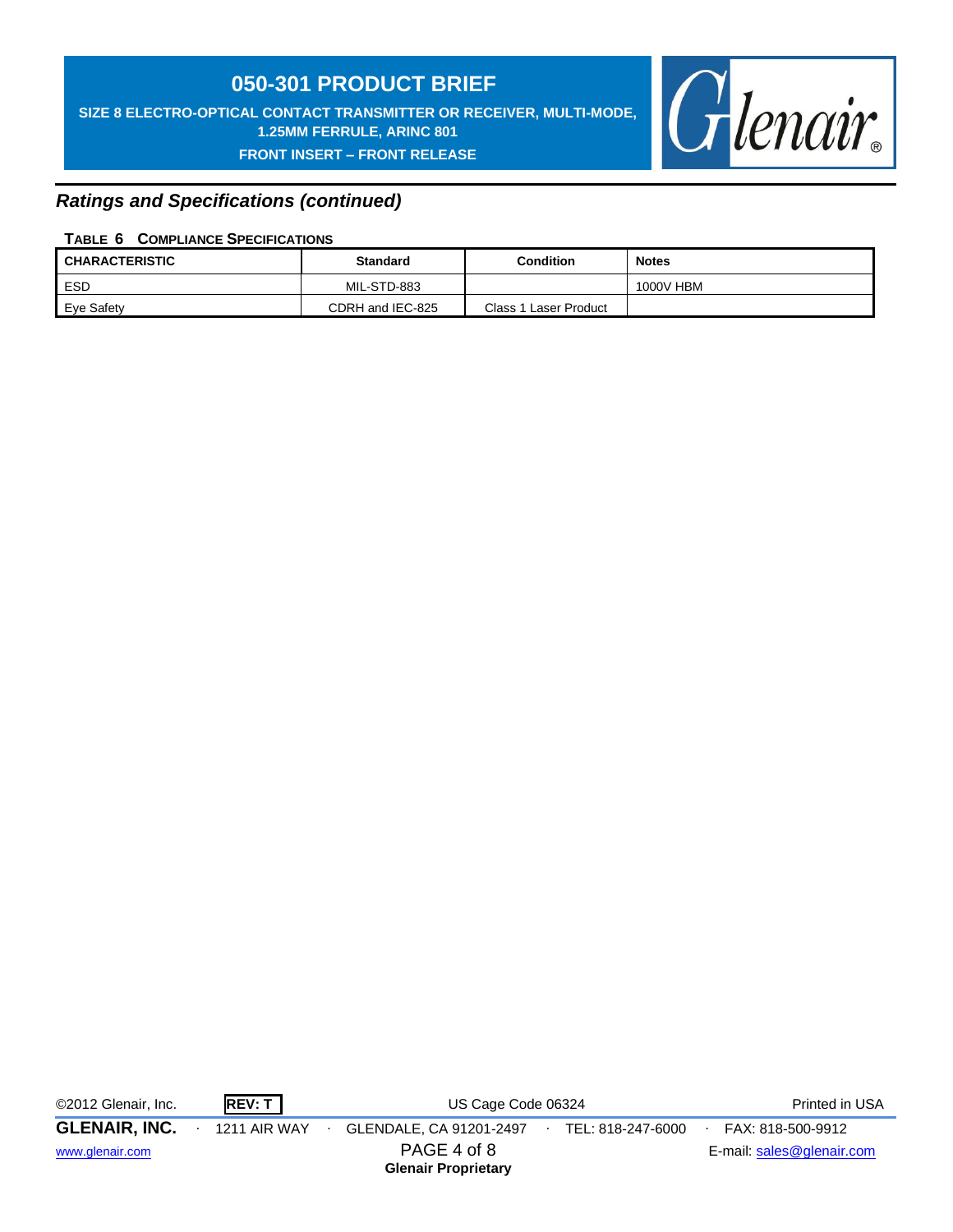**SIZE 8 ELECTRO-OPTICAL CONTACT TRANSMITTER OR RECEIVER, MULTI-MODE, 1.25MM FERRULE, ARINC 801 FRONT INSERT – FRONT RELEASE** 

# Glenair

### *FIGURE 1 - OUTLINE DRAWING CONTINUED (MARKING)*

### LABELING:

Each unit will be shipped in an antistatic bag. The label on the antistatic bag shall be at a minimum Arial size 10 black font and contain at a minimum the following information:

> ANTISTATIC BAG LABEL: Glenair Cage Code: 06324 PN: 050-301-XX-X Rev: X QTY: X J/N: X D/C:X S/N\*: XXXXXX \*If QTY is more than 1, there is no S/N

| ©2012 Glenair, Inc.  | REV: T              | US Cage Code 06324         | Printed in USA    |                           |
|----------------------|---------------------|----------------------------|-------------------|---------------------------|
| <b>GLENAIR, INC.</b> | <b>1211 AIR WAY</b> | GLENDALE, CA 91201-2497    | TEL: 818-247-6000 | FAX: 818-500-9912         |
| www.glenair.com      |                     | PAGE 5 of 8                |                   | E-mail: sales@glenair.com |
|                      |                     | <b>Glenair Proprietary</b> |                   |                           |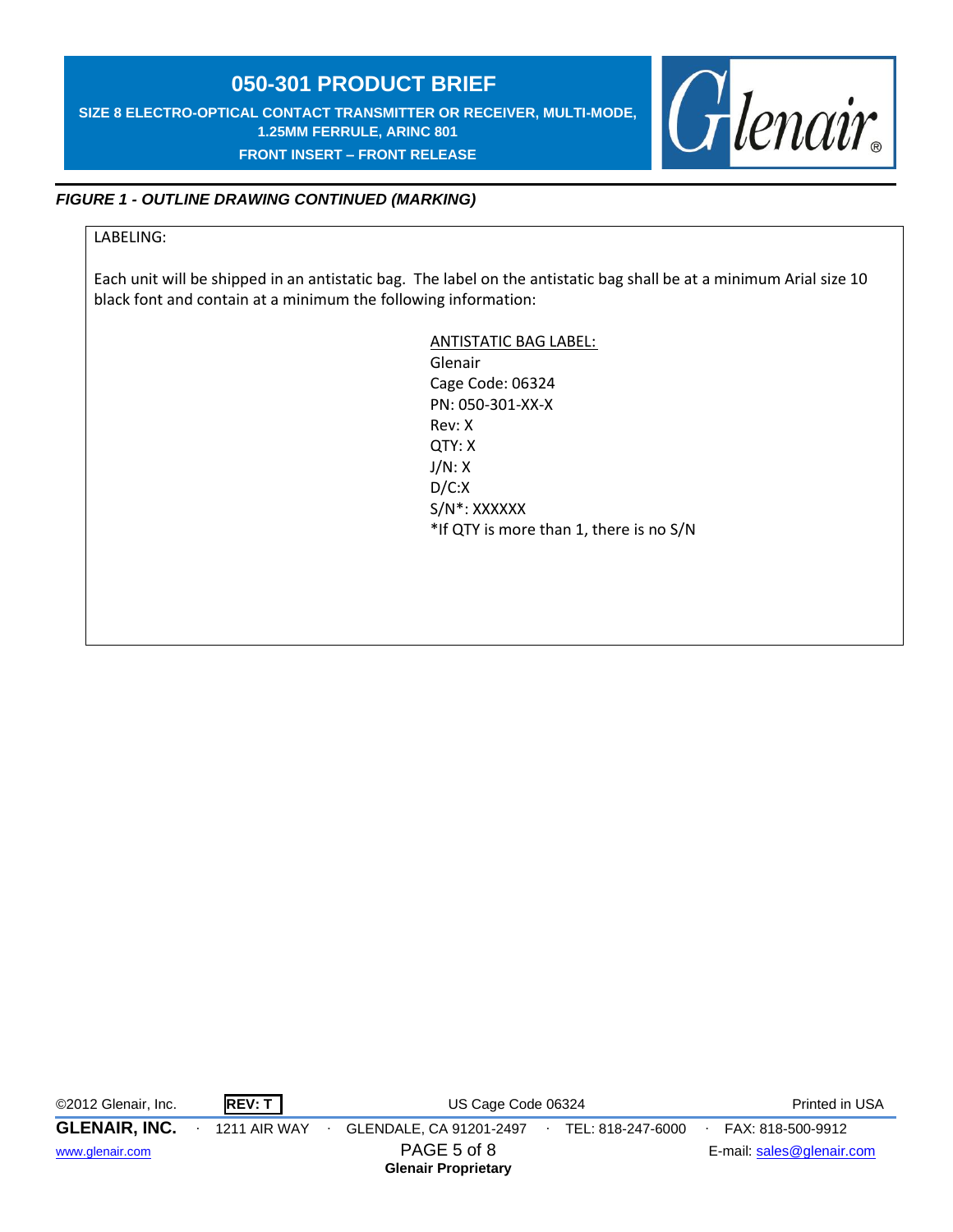**SIZE 8 ELECTRO-OPTICAL CONTACT TRANSMITTER OR RECEIVER, MULTI-MODE, 1.25MM FERRULE, ARINC 801 FRONT INSERT – FRONT RELEASE** 



### *FUNCTIONAL DESCRIPTION*



### *FUNCTIONAL I/O*

.

The Size 8 transmitter accepts industry standard CML differential signals within the scope of the SFP MSA. The module is DC-coupled and internally terminated.

Figure 3 illustrates a recommended interface circuit to link the Size 8 transmitter and receiver to the supporting Physical Layer integrated circuits.

The Size 8 transmitter or receiver interfaces with the host circuit board through six I/O pins identified by function in Table 7. The transmitter high speed transmit and the receiver high speed receive interfaces require SFP MSA compliant signal lines on the host board. The TX\_DISABLE and TX\_FAULT require TTL lines on the host board (per SFF-8074i) if used. If an application chooses not to take advantage of the functionality of these pins TX\_Disable needs to be tied to GND, and TX\_Fault does not need to be connected.

| REV: T<br>©2012 Glenair, Inc. |                                                | US Cage Code 06324 |                           |  |  |  |
|-------------------------------|------------------------------------------------|--------------------|---------------------------|--|--|--|
| <b>GLENAIR, INC.</b>          | <b>1211 AIR WAY</b><br>GLENDALE, CA 91201-2497 | TEL: 818-247-6000  | FAX: 818-500-9912         |  |  |  |
| www.glenair.com               | PAGE 6 of 8<br><b>Glenair Proprietary</b>      |                    | E-mail: sales@glenair.com |  |  |  |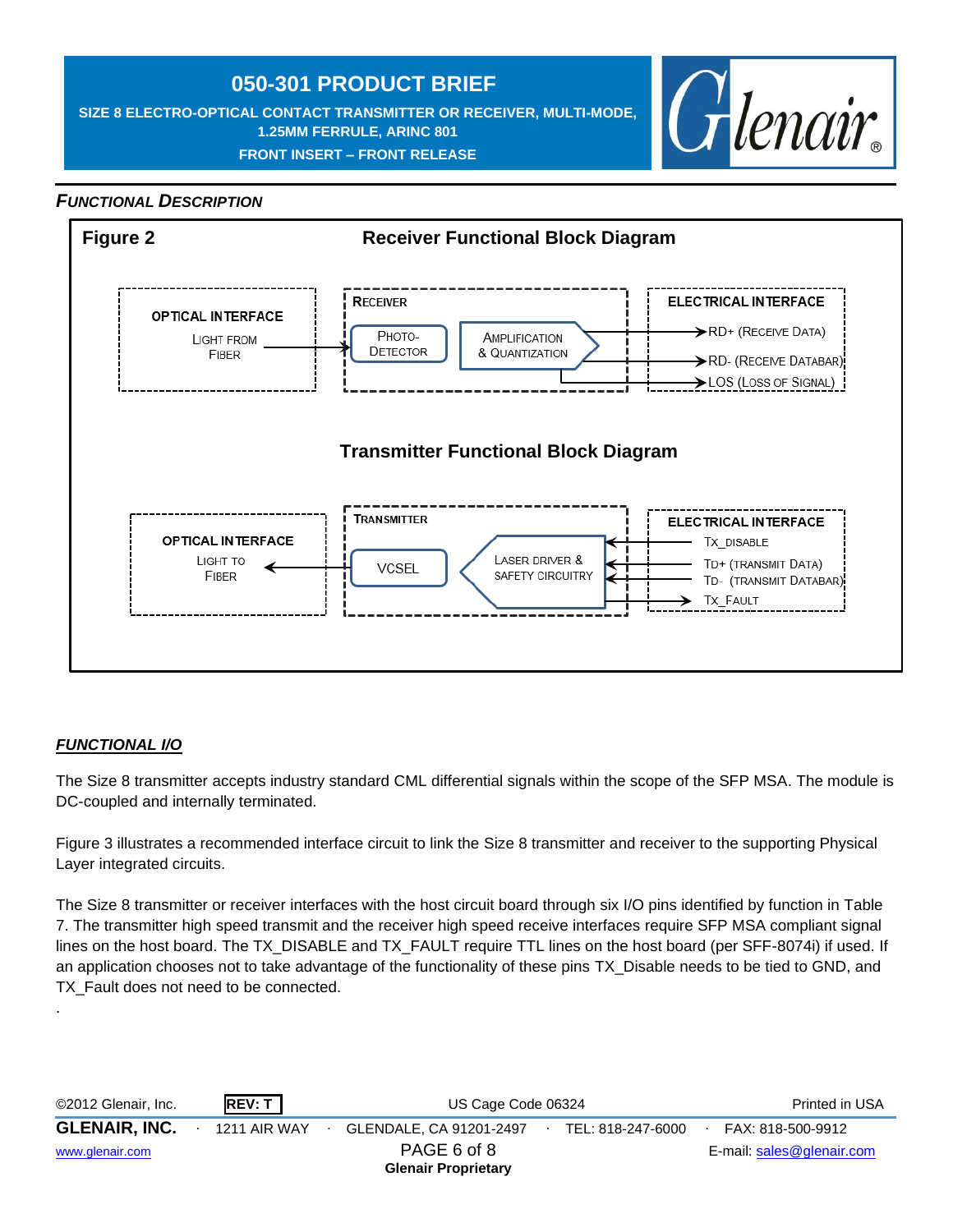**SIZE 8 ELECTRO-OPTICAL CONTACT TRANSMITTER OR RECEIVER, MULTI-MODE, 1.25MM FERRULE, ARINC 801 FRONT INSERT – FRONT RELEASE** 



### **FIGURE 3 RECOMMENDED BOARD HOST BOARD SCHEMATIC**

### **TRANSMITTER**



**RECEIVER**



©2012 Glenair, Inc. **REV: T** US Cage Code 06324 Printed in USA **GLENAIR, INC.** ∙ 1211 AIR WAY ∙ GLENDALE, CA 91201-2497∙ TEL: 818-247-6000∙ FAX: 818-500-9912 [www.glenair.com](http://www.glenair.com/) **PAGE 7 of 8** E-mail: [sales@glenair.com](mailto:sales@glenair.com) **Glenair Proprietary**